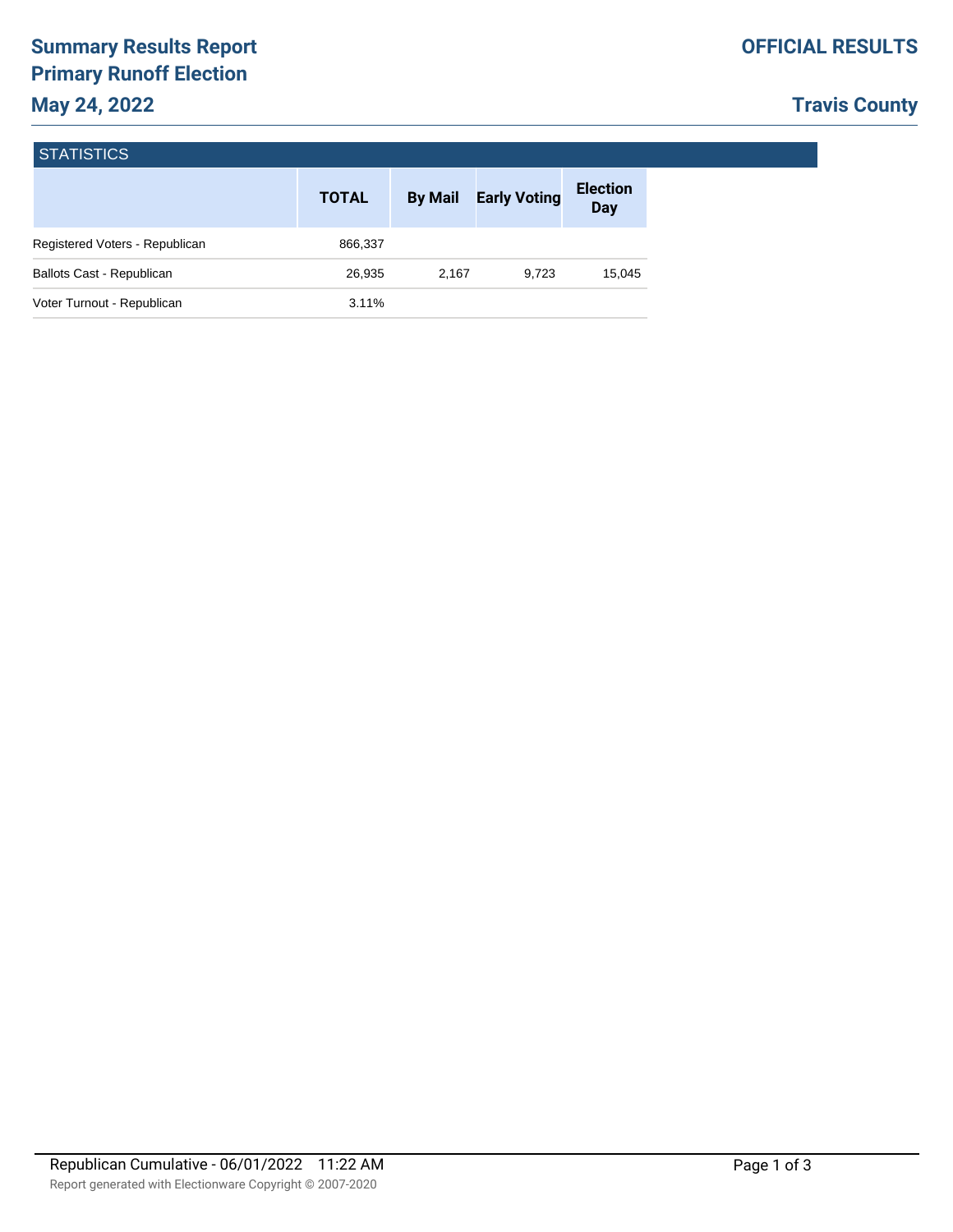**Travis County**

**REP U.S. Representative, District 35**

Vote For 1

|                   | <b>TOTAL</b> | VOTE % | <b>By Mail</b> | <b>Early Voting</b> | <b>Election</b><br><b>Day</b> |
|-------------------|--------------|--------|----------------|---------------------|-------------------------------|
| Michael Rodriguez | 658          | 46.08% | 28             | 206                 | 424                           |
| Dan McQueen       | 770          | 53.92% | 59             | 270                 | 441                           |

#### **REP U.S. Representative, District 37**

Vote For 1

|                     | <b>TOTAL</b> | VOTE % | <b>By Mail</b> | <b>Early Voting</b> | <b>Election</b><br><b>Day</b> |
|---------------------|--------------|--------|----------------|---------------------|-------------------------------|
| Jenny Garcia Sharon | 6,261        | 58.92% | 413            | 2,344               | 3,504                         |
| Rod Lingsch         | 4,365        | 41.08% | 397            | 1,563               | 2,405                         |

### **REP Attorney General**

Vote For 1

|                | <b>TOTAL</b> | VOTE % | <b>By Mail</b> | <b>Early Voting</b> | <b>Election</b><br>Day |
|----------------|--------------|--------|----------------|---------------------|------------------------|
| Ken Paxton     | 12,451       | 46.49% | 900            | 4.412               | 7,139                  |
| George P. Bush | 14,330       | 53.51% | 1,256          | 5,249               | 7,825                  |

### **REP Commissioner of the General Land Office**

Vote For 1

|                    | <b>TOTAL</b> | VOTE % | <b>By Mail</b> | <b>Early Voting</b> | <b>Election</b><br><b>Day</b> |
|--------------------|--------------|--------|----------------|---------------------|-------------------------------|
| <b>Tim Westley</b> | 7.650        | 31.71% | 634            | 2,717               | 4,299                         |
| Dawn Buckingham    | 16,477       | 68.29% | 1.414          | 6,270               | 8,793                         |

## **REP Railroad Commissioner**

Vote For 1

|                 | <b>TOTAL</b> | VOTE % | <b>By Mail</b> | <b>Early Voting</b> | <b>Election</b><br><b>Day</b> |
|-----------------|--------------|--------|----------------|---------------------|-------------------------------|
| Sarah Stogner   | 10,141       | 41.84% | 798            | 3,612               | 5,731                         |
| Wayne Christian | 14,096       | 58.16% | 1,252          | 5,329               | 7,515                         |